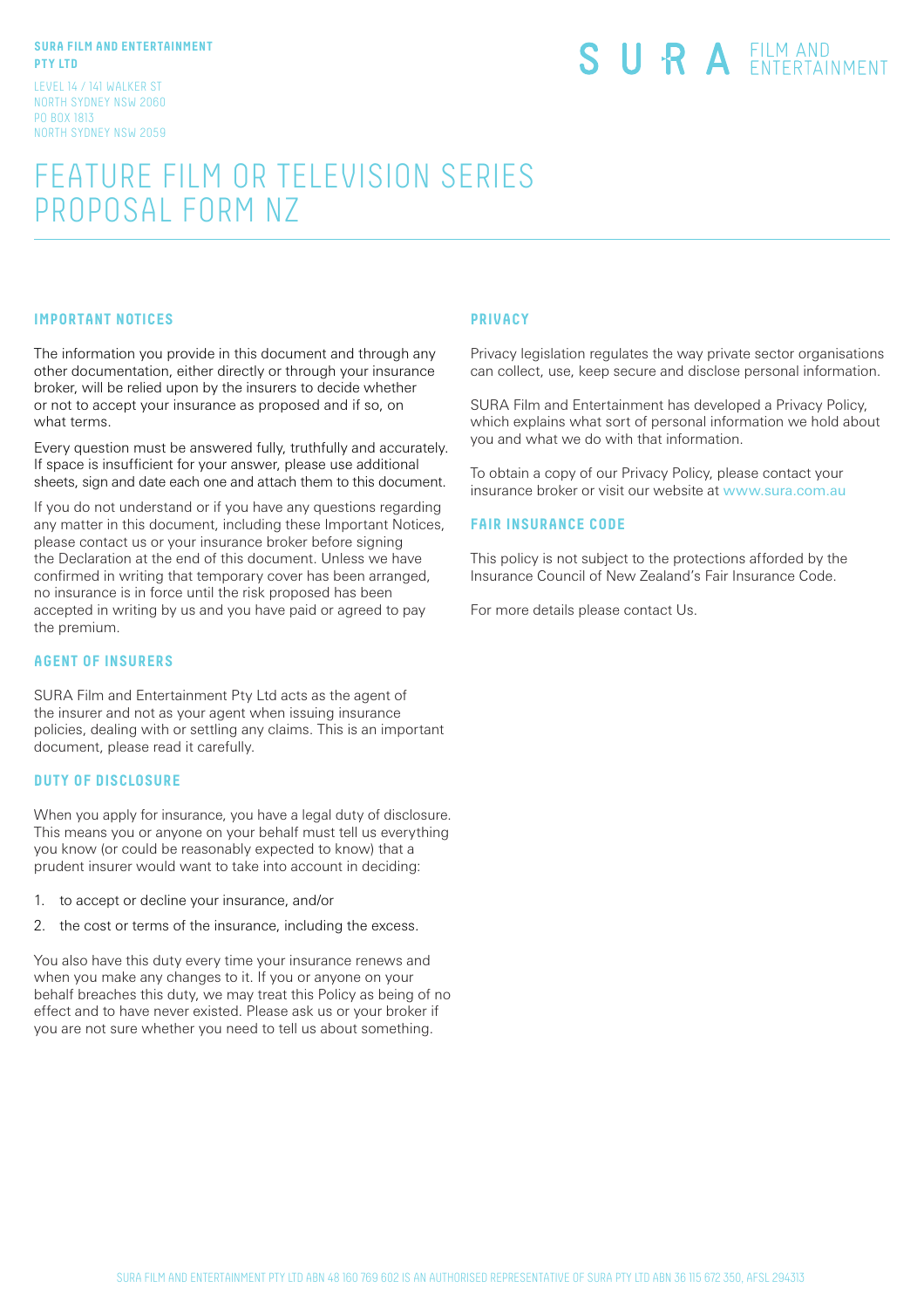| 1.       | Name of Proposer                                                                                                         |                 |                         |
|----------|--------------------------------------------------------------------------------------------------------------------------|-----------------|-------------------------|
|          | 2. Address                                                                                                               |                 |                         |
|          | 3. Telephone No.                                                                                                         | Facsimile No.   |                         |
|          | <b>Email Address</b>                                                                                                     |                 |                         |
|          | (A) Individual<br>4. Proposer is                                                                                         | (B) Partnership | (C) Company             |
| 5.       | Number of Employees                                                                                                      |                 |                         |
|          | 6. Is the Proposer registered for GST?                                                                                   |                 | N <sub>o</sub><br>  Yes |
|          | GST Registration No.                                                                                                     |                 |                         |
| 7.       | Producer                                                                                                                 |                 |                         |
|          | Director                                                                                                                 |                 |                         |
|          | <b>Production Accountant</b>                                                                                             |                 |                         |
|          | <b>Production Manager</b>                                                                                                |                 |                         |
| 8.       | Experience of Producer, Director and Production Manager (e.g. Previous film and television productions)                  |                 |                         |
| Producer |                                                                                                                          |                 |                         |
| Director |                                                                                                                          |                 |                         |
|          | <b>Production Manager</b>                                                                                                |                 |                         |
| 9.       | Title of Production                                                                                                      |                 |                         |
|          | 10. How will the production be released, type of production and running time                                             |                 |                         |
|          | 11. Storyline (Attach synopsis)                                                                                          |                 |                         |
|          |                                                                                                                          |                 |                         |
|          |                                                                                                                          |                 |                         |
|          |                                                                                                                          |                 |                         |
|          | 12. Completion Bond Company                                                                                              |                 |                         |
|          | 13. Release or Distribution Organisation                                                                                 |                 |                         |
|          | 14. Distributor / Broadcaster                                                                                            |                 |                         |
|          | 15. Financing Sources                                                                                                    |                 |                         |
|          | 16. List third parties (if any) who need to be named as "loss payees" on the policy                                      |                 |                         |
|          |                                                                                                                          |                 |                         |
|          |                                                                                                                          |                 |                         |
|          | 17. Where will the shooting take place? (Please attach a list of all shooting locations and time spent at each location) |                 |                         |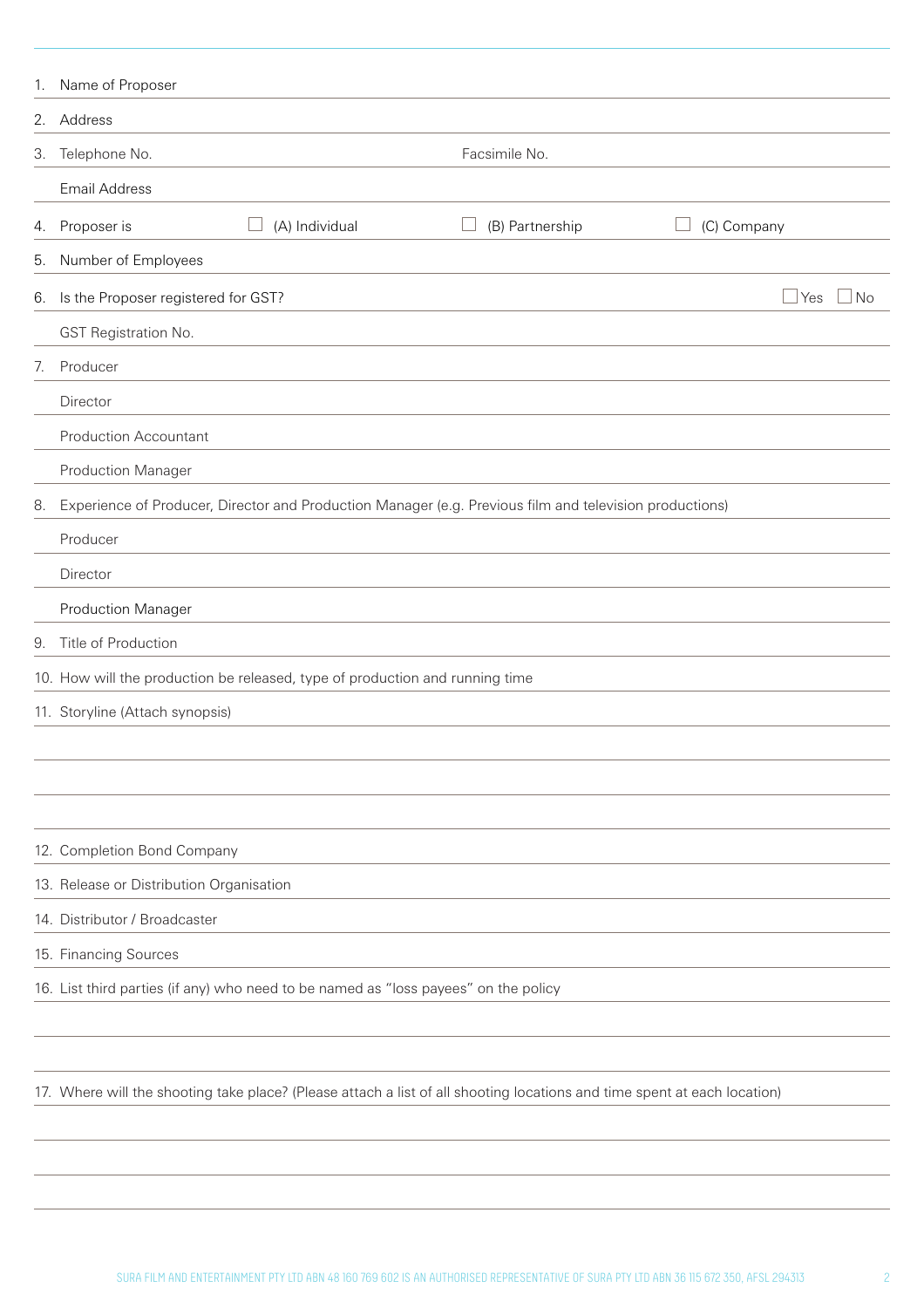| 18. Geographical Limits Required                                                                                                                                                                                            |      | Australia wide        |                         |                | New Zealand wide |            |  |
|-----------------------------------------------------------------------------------------------------------------------------------------------------------------------------------------------------------------------------|------|-----------------------|-------------------------|----------------|------------------|------------|--|
|                                                                                                                                                                                                                             |      |                       | Australia & New Zealand |                | Worldwide        |            |  |
| 19. Describe stunts, scenes involving animals, motor cycles, special vehicles, watercraft, aircraft, explosives, pyrotechnics, use of<br>trains/railroad or any other hazardous activities (Attach a copy of Safety Report) |      |                       |                         |                |                  |            |  |
|                                                                                                                                                                                                                             |      |                       |                         |                |                  |            |  |
| 20. Production Schedule                                                                                                                                                                                                     |      |                       |                         |                |                  |            |  |
| REQUIRED PERIODS OF INSURANCE                                                                                                                                                                                               | FROM |                       |                         | T <sub>0</sub> |                  |            |  |
| Commencement of pre-production                                                                                                                                                                                              |      |                       |                         |                |                  |            |  |
| Commencement of principal photography                                                                                                                                                                                       |      | $\sqrt{2}$            | $\sqrt{2}$              |                |                  | $\sqrt{2}$ |  |
| Post-production to estimated completion of protection print or<br>duplicate tape                                                                                                                                            |      | $\sqrt{2}$            | $\sqrt{2}$              |                |                  |            |  |
| 21. Estimated Cost                                                                                                                                                                                                          |      |                       |                         |                |                  |            |  |
| Total Budget (attach budget and synopsis):<br>a)                                                                                                                                                                            | \$   |                       |                         |                |                  |            |  |
| Story, Scenario, Music, Sound Rights & Royalties:<br>b)                                                                                                                                                                     | \$   |                       |                         |                |                  |            |  |
| Total Negative Cost $(a - b)$<br>C)                                                                                                                                                                                         | \$   |                       |                         |                |                  |            |  |
| Post Production Cost:<br>d)                                                                                                                                                                                                 | \$   |                       |                         |                |                  |            |  |
| Net Insurable Production Cost $(c - d)$ :<br>e)                                                                                                                                                                             | \$   |                       |                         |                |                  |            |  |
| Estimated Cost per Episode (if applicable):<br>f)                                                                                                                                                                           | \$   |                       |                         |                |                  |            |  |
| 22. Indicate (by ticking) if any of the following optional items are to be Insured:                                                                                                                                         |      |                       |                         |                |                  |            |  |
| Story & Scenario Royalties                                                                                                                                                                                                  |      | Royalties             |                         |                |                  |            |  |
| Music & sound Rights Continuity                                                                                                                                                                                             |      | Continuity            |                         |                |                  |            |  |
| <b>Interest Property Taxes</b>                                                                                                                                                                                              |      | <b>Property Taxes</b> |                         |                |                  |            |  |
| Premium paid for this insurance                                                                                                                                                                                             |      |                       |                         |                |                  |            |  |
| 23. What format of Content Media is to be used?                                                                                                                                                                             |      |                       |                         |                |                  |            |  |
|                                                                                                                                                                                                                             |      |                       |                         |                |                  |            |  |
| 24. Name and Address of:                                                                                                                                                                                                    |      |                       |                         |                |                  |            |  |
| Studio(s) to be used<br>a)                                                                                                                                                                                                  |      |                       |                         |                |                  |            |  |
| Cutting room(s) to be used<br>b)                                                                                                                                                                                            |      |                       |                         |                |                  |            |  |
| Laboratory(s) to be used<br>$\vert$ C)                                                                                                                                                                                      |      |                       |                         |                |                  |            |  |
| Vault(s) to be used<br>d)                                                                                                                                                                                                   |      |                       |                         |                |                  |            |  |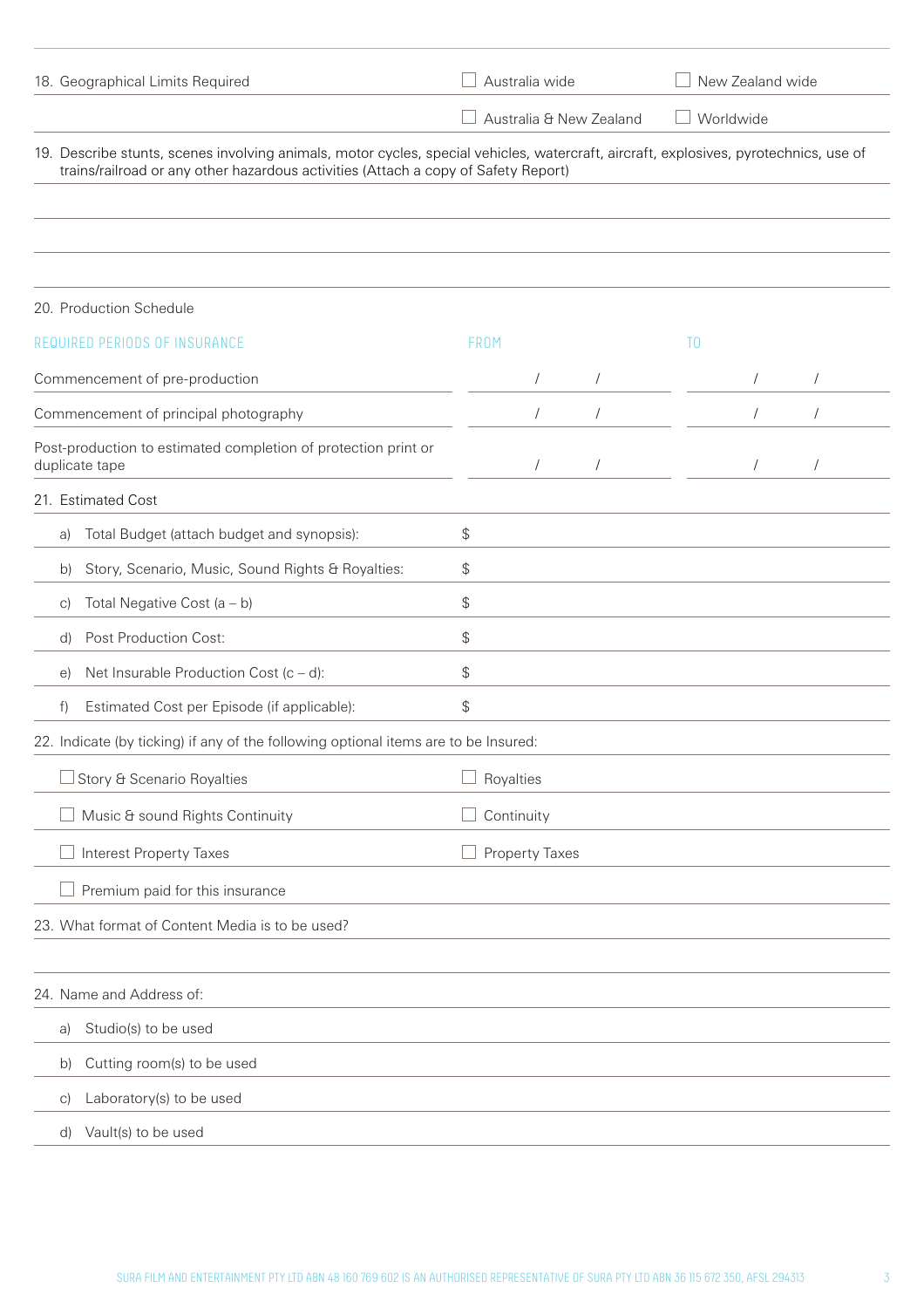|             | 25. Are any special film processes, special film or specialised equipment being used in this production?<br>e.g. imax, animation, cgi, steadycam, underwater, overwater, aerial photography, etc. |     |      |                 | $\mathbin{\sqcup}$ Yes<br>$\Box$ No |
|-------------|---------------------------------------------------------------------------------------------------------------------------------------------------------------------------------------------------|-----|------|-----------------|-------------------------------------|
|             | If Yes, please explain                                                                                                                                                                            |     |      |                 |                                     |
|             |                                                                                                                                                                                                   |     |      |                 |                                     |
|             | 26. Will Content Media and camera equipment be tested prior to commencement of Principal Photography?                                                                                             |     |      |                 | $\Box$ Yes<br>$\sqcup$ No           |
|             | If No, please explain                                                                                                                                                                             |     |      |                 |                                     |
|             | 27. How will Content Media be transported to the processing laboratory? (e.g. road, rail, air)                                                                                                    |     |      |                 |                                     |
|             | 28. How frequently will Content Media be:                                                                                                                                                         |     |      |                 |                                     |
|             | Transported<br>a)                                                                                                                                                                                 |     |      |                 |                                     |
|             | Processed<br>b)                                                                                                                                                                                   |     |      |                 |                                     |
|             | Viewed<br>$\vert$ C)                                                                                                                                                                              |     |      |                 |                                     |
|             | If not daily, explain in detail how frequently Content Media will be processed and viewed<br>d)                                                                                                   |     |      |                 |                                     |
|             |                                                                                                                                                                                                   |     |      |                 |                                     |
|             |                                                                                                                                                                                                   |     |      |                 |                                     |
|             |                                                                                                                                                                                                   |     |      |                 |                                     |
|             | e) Will results be viewed daily on a colour monitor?                                                                                                                                              |     |      |                 | $\Box$ Yes $\Box$ No                |
|             | 29. Location to which equipment is returned when not in use                                                                                                                                       |     |      |                 |                                     |
|             | 30. What measures will be taken to protect equipment while in use and who is responsible?                                                                                                         |     |      |                 |                                     |
|             |                                                                                                                                                                                                   |     |      |                 |                                     |
|             |                                                                                                                                                                                                   |     |      |                 |                                     |
|             | 31. Cast Coverage                                                                                                                                                                                 |     |      |                 |                                     |
| <b>NAME</b> |                                                                                                                                                                                                   | AGE | ROLE | PERIOD OF COVER |                                     |
|             |                                                                                                                                                                                                   |     |      |                 |                                     |
|             |                                                                                                                                                                                                   |     |      |                 |                                     |
|             |                                                                                                                                                                                                   |     |      |                 |                                     |
|             |                                                                                                                                                                                                   |     |      |                 |                                     |
|             |                                                                                                                                                                                                   |     |      |                 |                                     |
|             |                                                                                                                                                                                                   |     |      |                 |                                     |
|             |                                                                                                                                                                                                   |     |      |                 |                                     |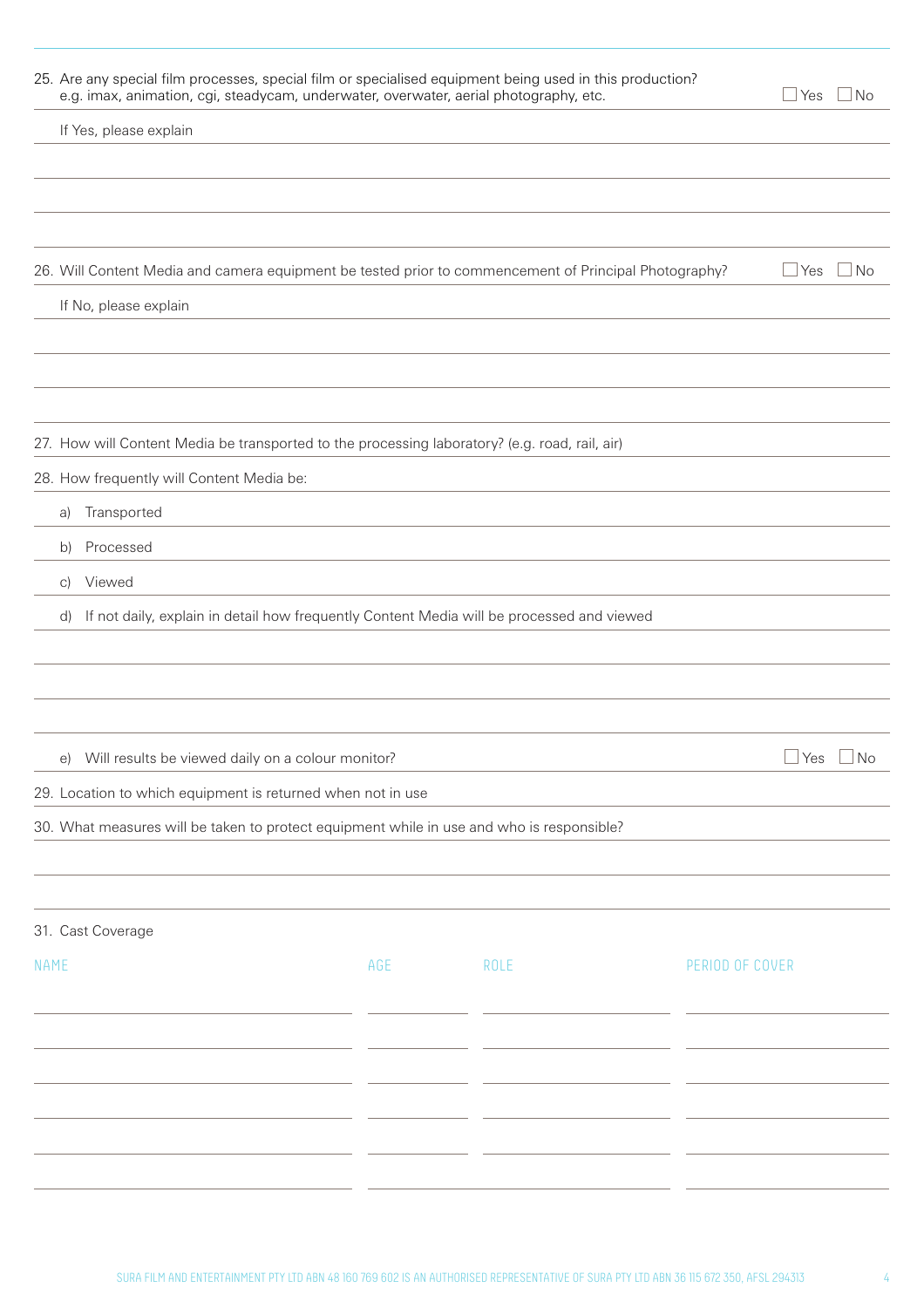| NB. The policy requires that the named persons listed previously be examined not more than seven (7) days prior to<br>commencement of cover by a qualified medical practitioner. Each named person must provide the qualified medical practioner<br>with a fully completed Health Declaration as supplied by SURA Film and Entertainment. |        |                                                |
|-------------------------------------------------------------------------------------------------------------------------------------------------------------------------------------------------------------------------------------------------------------------------------------------------------------------------------------------|--------|------------------------------------------------|
| No cover for sickness and illness will be granted for a named person until a fully completed Health Declaration form is received<br>and approved by SURA Film and Entertainment.                                                                                                                                                          |        |                                                |
| 32. Are any persons covered involved in any hazardous activity?                                                                                                                                                                                                                                                                           |        | $\sqcup$ Yes $\sqcup$ No                       |
| If Yes, please provide full details                                                                                                                                                                                                                                                                                                       |        |                                                |
|                                                                                                                                                                                                                                                                                                                                           |        |                                                |
|                                                                                                                                                                                                                                                                                                                                           |        |                                                |
|                                                                                                                                                                                                                                                                                                                                           |        |                                                |
| 33. Are any special conditions, contract requirements or stop dates on persons to be covered?                                                                                                                                                                                                                                             |        | $\Box$ Yes<br>$\Box$ No                        |
| If Yes, please provide full details                                                                                                                                                                                                                                                                                                       |        |                                                |
|                                                                                                                                                                                                                                                                                                                                           |        |                                                |
|                                                                                                                                                                                                                                                                                                                                           |        |                                                |
|                                                                                                                                                                                                                                                                                                                                           |        |                                                |
| 34. List of deferments, if any                                                                                                                                                                                                                                                                                                            |        |                                                |
| PAYEE                                                                                                                                                                                                                                                                                                                                     | AMOUNT |                                                |
|                                                                                                                                                                                                                                                                                                                                           | \$     |                                                |
|                                                                                                                                                                                                                                                                                                                                           | \$     |                                                |
| 35. Is equipment rented or owned?                                                                                                                                                                                                                                                                                                         |        |                                                |
| 36. Do all major items have protective transport casing?                                                                                                                                                                                                                                                                                  |        | $\overline{\phantom{0}}$<br>$\sqcup$ No<br>Yes |
| If No, how are items protected for transport?                                                                                                                                                                                                                                                                                             |        |                                                |
|                                                                                                                                                                                                                                                                                                                                           |        |                                                |
|                                                                                                                                                                                                                                                                                                                                           |        |                                                |
| 37. Does the production require transporting any equipment overseas?                                                                                                                                                                                                                                                                      |        | $\Box$ No<br>$\sqcup$ Yes                      |
| If Yes, please give details of where to and how equipment is to be transported                                                                                                                                                                                                                                                            |        |                                                |
|                                                                                                                                                                                                                                                                                                                                           |        |                                                |
|                                                                                                                                                                                                                                                                                                                                           |        |                                                |
|                                                                                                                                                                                                                                                                                                                                           |        |                                                |
| 38. Will this production require the use of aircraft, motor vehicles or watercraft?                                                                                                                                                                                                                                                       |        | $\sqcup$ Yes<br>$\Box$ No                      |
|                                                                                                                                                                                                                                                                                                                                           |        |                                                |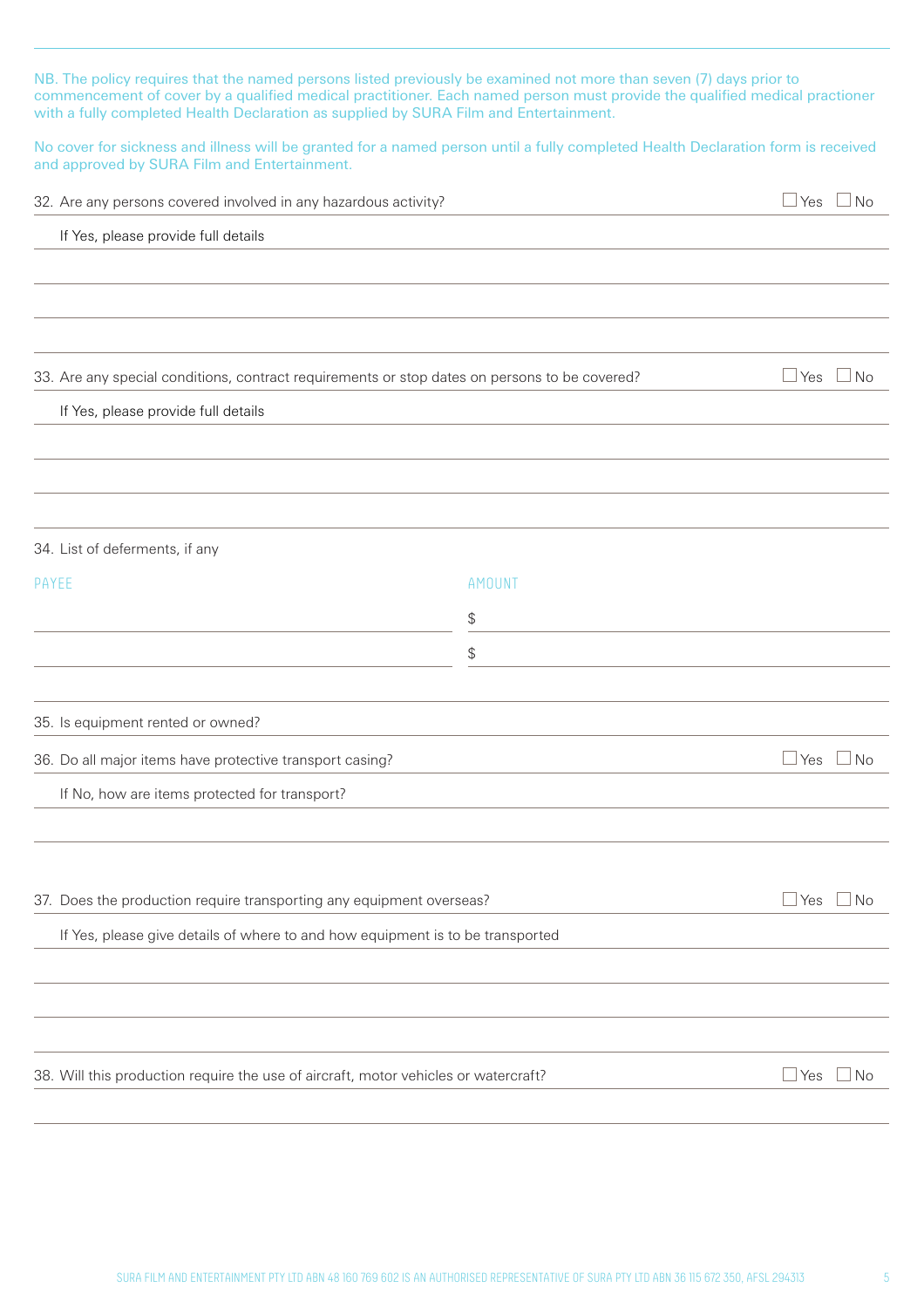### 39. Is breakdown cover required?  $\Box$  Yes  $\Box$  No

If Yes, please give details of property being used and confirm items are successfully tested including serviced by qualified mechanics

| 40. Insurance Requirements: Is Fire Cover required?                                                               |            |                                        | $\Box$ Yes $\Box$ No    |
|-------------------------------------------------------------------------------------------------------------------|------------|----------------------------------------|-------------------------|
| <b>TYPE OF COVER</b>                                                                                              |            | SUM INSURED (LIMIT ANY ONE OCCURRENCE) |                         |
| Film Producers Indemnity (Cast)<br>1)                                                                             | \$         |                                        |                         |
| Content Media<br>2)                                                                                               | \$         |                                        |                         |
| Extra Expense<br>3)                                                                                               | \$         |                                        |                         |
| Production Property<br>4)                                                                                         | \$         |                                        |                         |
| Owned Equipment<br>a)                                                                                             | \$         |                                        |                         |
| Non Owned Equipment<br>b)                                                                                         | \$         |                                        |                         |
| <b>Office Contents</b><br>C)                                                                                      | \$         |                                        |                         |
| Props, Sets, Wardrobe and Scenery<br>$\mathsf{d}$                                                                 | \$         |                                        |                         |
| Money<br>5)                                                                                                       | \$         |                                        |                         |
| Liability<br>6)                                                                                                   | \$         |                                        |                         |
|                                                                                                                   |            |                                        |                         |
| 41. Currency Required                                                                                             | $\Box$ aud | <b>NZD</b>                             |                         |
| 42. If any individual item insured under Production Property above is valued in excess of \$100,000, give details |            |                                        |                         |
|                                                                                                                   |            |                                        |                         |
|                                                                                                                   |            |                                        |                         |
|                                                                                                                   |            |                                        |                         |
| 43. Estimated time needed to reconstruct destroyed sets of scenery                                                |            |                                        |                         |
| 44. What other location or studio facilities are or will be immediately available as an alternative?              |            |                                        |                         |
| 45. Do all independent contractors have their own public liability coverage?                                      |            |                                        | $\Box$ Yes<br>$\Box$ No |
| If No, please explain                                                                                             |            |                                        |                         |
|                                                                                                                   |            |                                        |                         |
|                                                                                                                   |            |                                        |                         |
|                                                                                                                   |            |                                        |                         |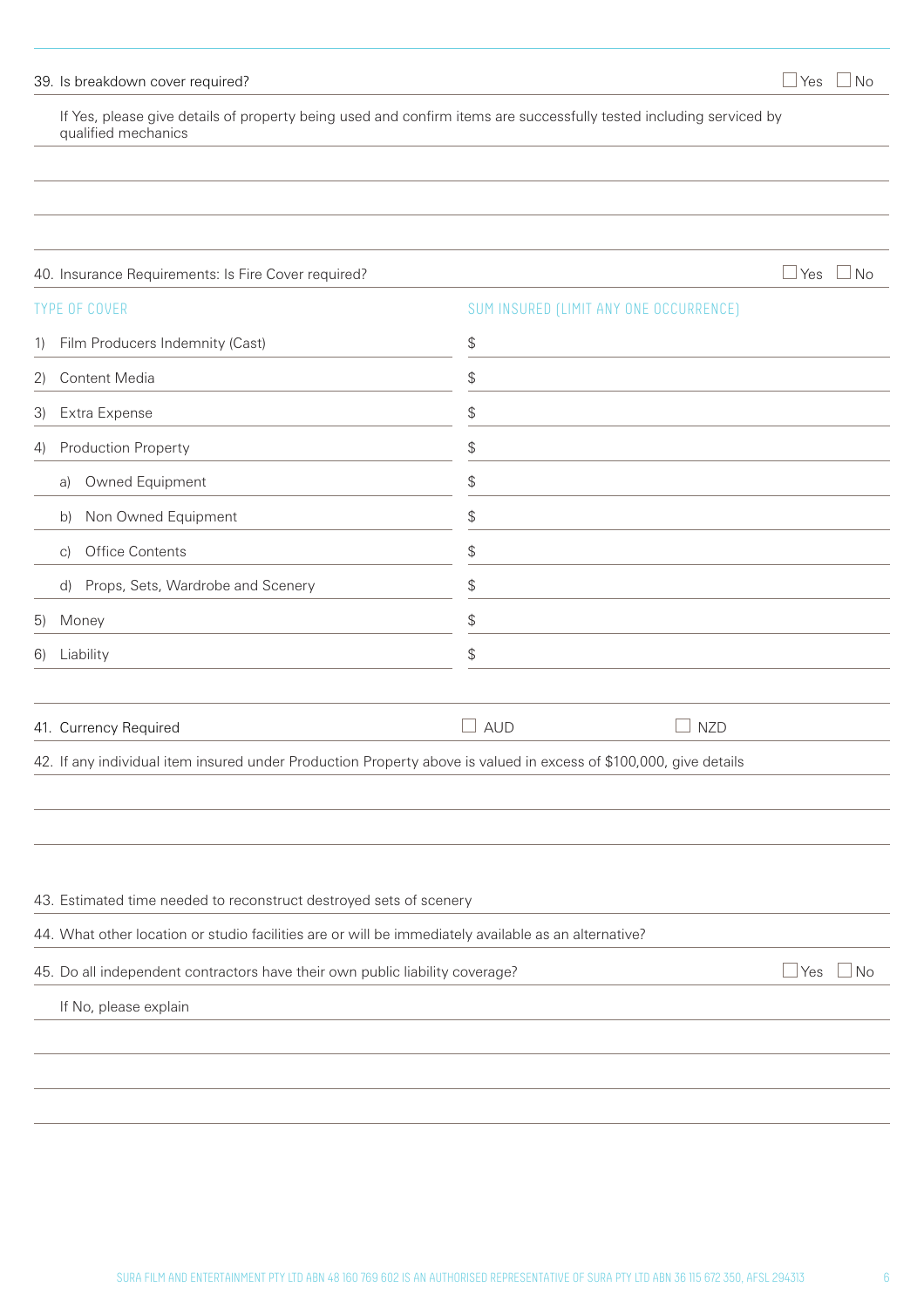| 46. Are any non employees (e.g. re-enactors, contestants etc.) involved in the production?                    |              | $\Box$ Yes $\Box$ No |
|---------------------------------------------------------------------------------------------------------------|--------------|----------------------|
| If Yes, please explain                                                                                        |              |                      |
|                                                                                                               |              |                      |
|                                                                                                               |              |                      |
|                                                                                                               |              |                      |
| 47. Are any specialist crew members or other safety measures being taken with special processes or equipment? | $\sqcup$ Yes | $\Box$ No            |
| If Yes, please explain                                                                                        |              |                      |
|                                                                                                               |              |                      |
|                                                                                                               |              |                      |
|                                                                                                               |              |                      |
| 48. If the Proposer is a partnership, please provide the names and addresses of each partner.                 |              |                      |
|                                                                                                               |              |                      |
|                                                                                                               |              |                      |
|                                                                                                               |              |                      |
| 49. If the Proposer is a company or a private business venture, other than a partnership,                     |              |                      |
| please supply the names and addresses of each director.                                                       |              |                      |
|                                                                                                               |              |                      |
|                                                                                                               |              |                      |
| 50. Have any of the Proposers ever been convicted of a criminal offence relating to arson, fraud or           |              |                      |
| otherwise involving dishonesty?                                                                               |              | ⊿Yes ∟No             |
| If Yes, please provide full details                                                                           |              |                      |
|                                                                                                               |              |                      |
|                                                                                                               |              |                      |
|                                                                                                               |              |                      |
| 51. Have any of the Proposers:                                                                                |              |                      |
| Ever had any insurance declined, cancelled or made the subject of special terms or conditions?<br>a)          | $\Box$ Yes   | $\Box$ No            |
| Lodged a claim on an insurance policy (other than for a motor vehicle or a life policy) during<br>b)          |              |                      |
| the past five (5) years?                                                                                      | $\Box$ Yes   | $\Box$ No            |
| Ever had a claim declined by an insurance company?<br>$\vert$ C)                                              | $\Box$ Yes   | $\Box$ No            |
| If Yes to a), b) or c), please provide full details                                                           |              |                      |
|                                                                                                               |              |                      |
|                                                                                                               |              |                      |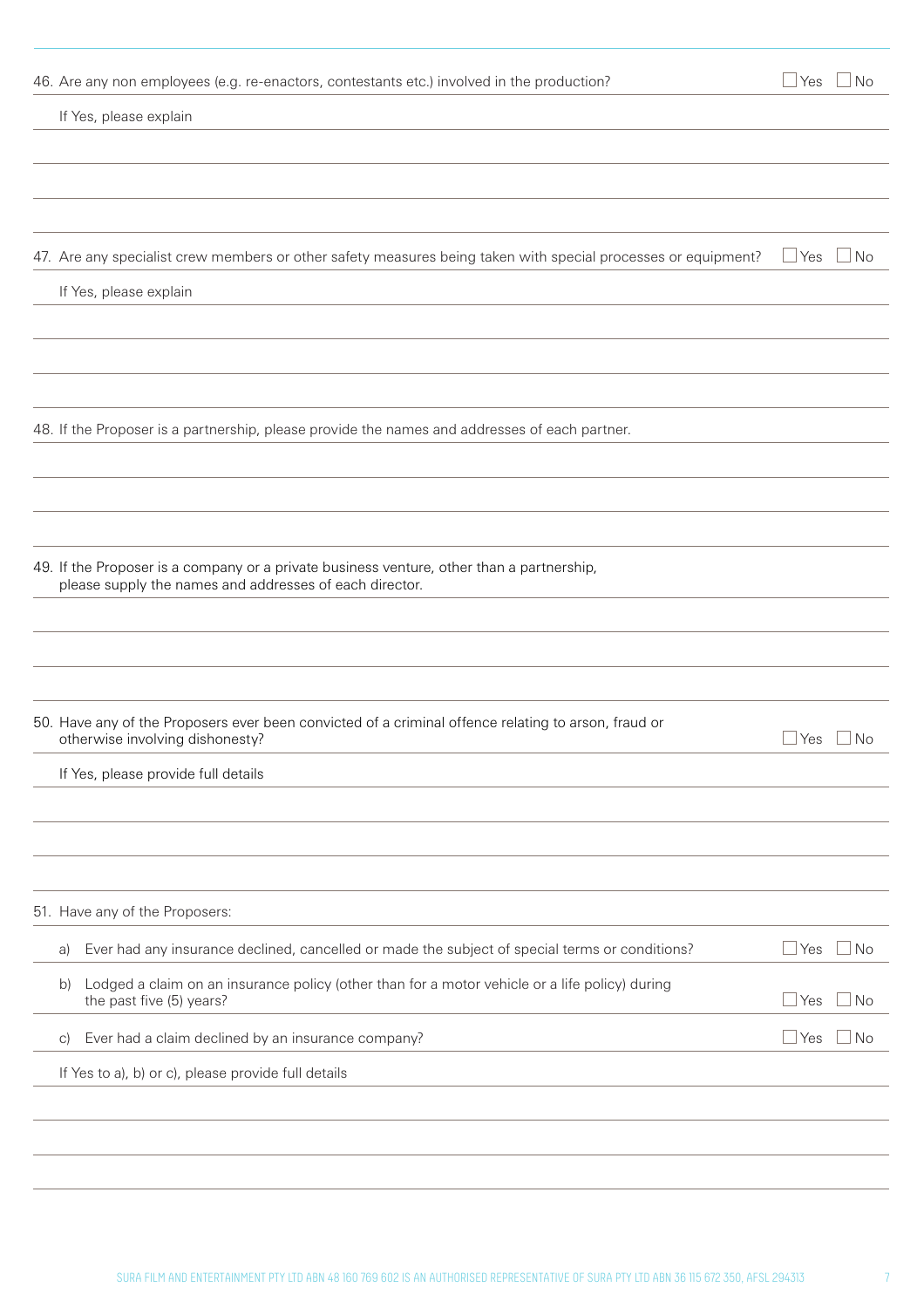| 52. Have any of the Proposers arranged any other insurance through SURA Film and Entertainment<br>or with any other insurer, which covers the subject matter of this Proposal?                                 | ⊿ Yes<br>⊿ No             |
|----------------------------------------------------------------------------------------------------------------------------------------------------------------------------------------------------------------|---------------------------|
| If Yes, please provide full details                                                                                                                                                                            |                           |
|                                                                                                                                                                                                                |                           |
|                                                                                                                                                                                                                |                           |
|                                                                                                                                                                                                                |                           |
| 53. Have any of the Proposers entered into any agreement which would affect your right to make<br>a claim against a responsible Third Party in the event of a claim under the insurance now being<br>proposed? | $\sqcup$ Yes<br>$\Box$ No |
| If Yes, please provide full details                                                                                                                                                                            |                           |
|                                                                                                                                                                                                                |                           |
|                                                                                                                                                                                                                |                           |
|                                                                                                                                                                                                                |                           |
| 54. Is the financial interest of any other person or organisation (for example, a mortgagee or other<br>financier, lessor or principal), to be noted on the Policy?                                            | ⊿ Yes<br>l No             |
| If Yes, please provide full details                                                                                                                                                                            |                           |
|                                                                                                                                                                                                                |                           |
|                                                                                                                                                                                                                |                           |
|                                                                                                                                                                                                                |                           |
| 55. Have you or any Partner or Director of the business                                                                                                                                                        |                           |
| Ever been declared bankrupt?<br>a)                                                                                                                                                                             | $\sqcup$ Yes<br>– I No    |
| If Yes, please provide full details                                                                                                                                                                            |                           |
|                                                                                                                                                                                                                |                           |
|                                                                                                                                                                                                                |                           |
|                                                                                                                                                                                                                |                           |
| Been involved in a company or business which became insolvent or subject to any form of<br>b)<br>solvency administration?                                                                                      | $\sqcup$ Yes<br>⊥No       |
| If Yes, please provide full details                                                                                                                                                                            |                           |
|                                                                                                                                                                                                                |                           |
|                                                                                                                                                                                                                |                           |